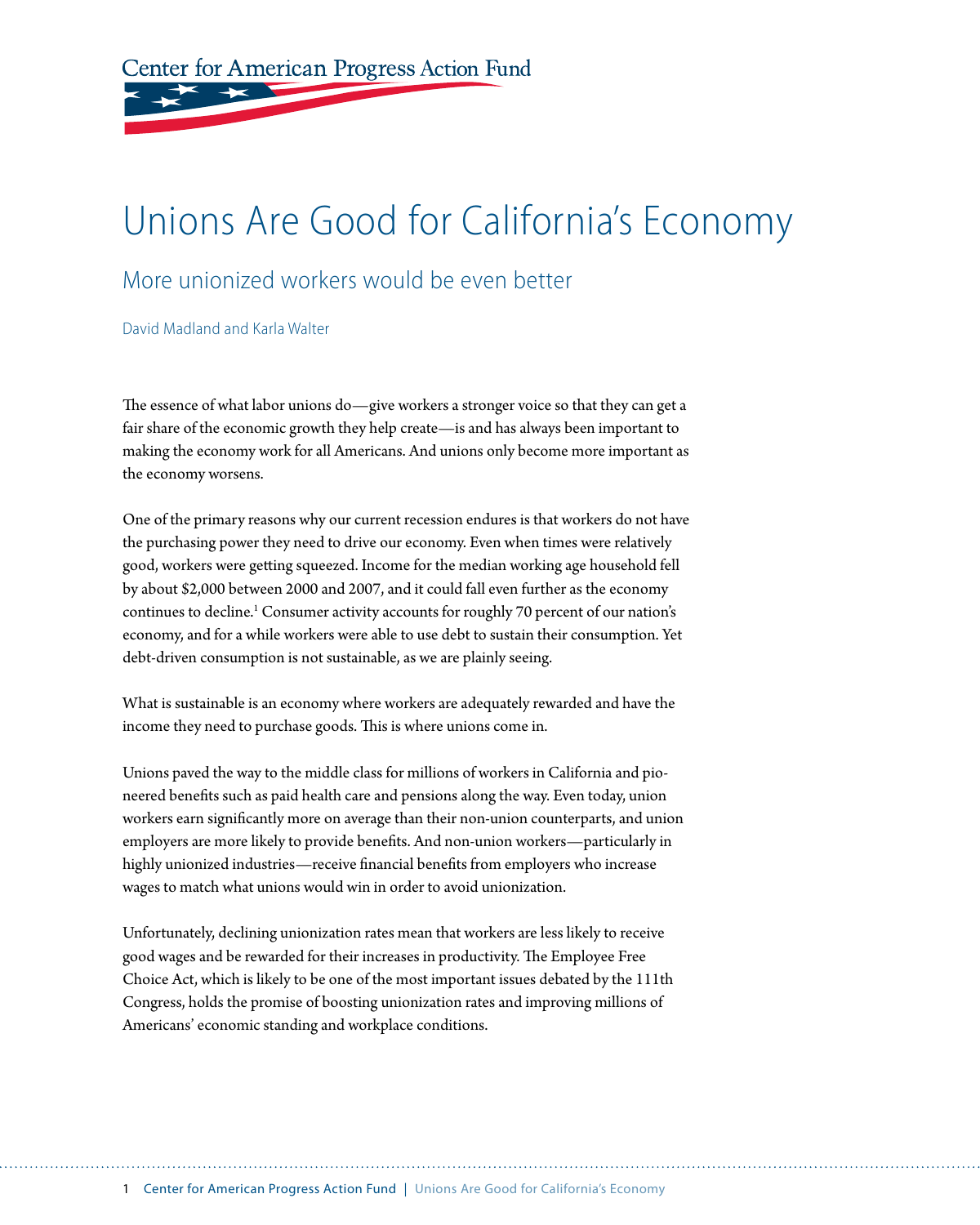#### Unions help workers achieve higher wages

Union members in California and across the country earn significantly more than nonunion workers. Over the four-year period between 2004 and 2007, unionized workers' wages in California were on average 12.7 percent higher than non-union workers with similar characteristics.<sup>2</sup> That means that, all else equal, California workers that join a union will earn 12.7 percent more—or \$2.87 more per hour in 2008 dollars—than their otherwise identical non-union counterparts.3

Yet union coverage rates have been declining for several decades. In 1983, the first year for which state level unionization data is available, 25.9 percent of workers in California were either members of a union or represented by a union at their workplace.<sup>4</sup> By 2008, that portion declined to 19.5 percent.<sup>5</sup>

### Workers' wage growth lags as American productivity increases

Workers helped the economy grow during this time period by becoming ever more productive, but they received only a small share of the new wealth they helped create. Throughout the middle part of the 20th century—a period when unions were stronger— American workers generated economic growth by increasing their productivity, and they were rewarded with higher wages.<sup>6</sup> But this link between greater productivity and higher wages has broken down.

Prior to the 1980s, productivity gains and workers' wages moved in tandem: as workers produced more per hour, they saw a commensurate increase in their earnings. Yet wages and productivity growth have decoupled since the late 1970s. Looking from 1980 to 2008, nationwide worker productivity grew by 75.0 percent, while workers' inflation-adjusted average wages in California increased by only 24.9 percent, which means that workers were compensated for only 33.2 percent of their productivity gains.<sup>7</sup>

The cost of benefits—especially health insurance—has increased over time and now accounts for a greater share of total compensation than in the past, but this increase is nowhere near enough to account for the discrepancy between wage and productivity growth.<sup>8</sup> For example, according to analysis by the Center for Economic and Policy Research, between 1973 and 2006 the share of labor compensation in the form of benefits rose from 12.6 percent to 19.5 percent.<sup>9</sup>

If California's workers were rewarded for 100 percent of their increases in labor productivity between 1980 and 2008—as they were during the middle part of the 20th century average wages would be \$31.68 per hour—40.2 percent higher than the average real wage in 2008.10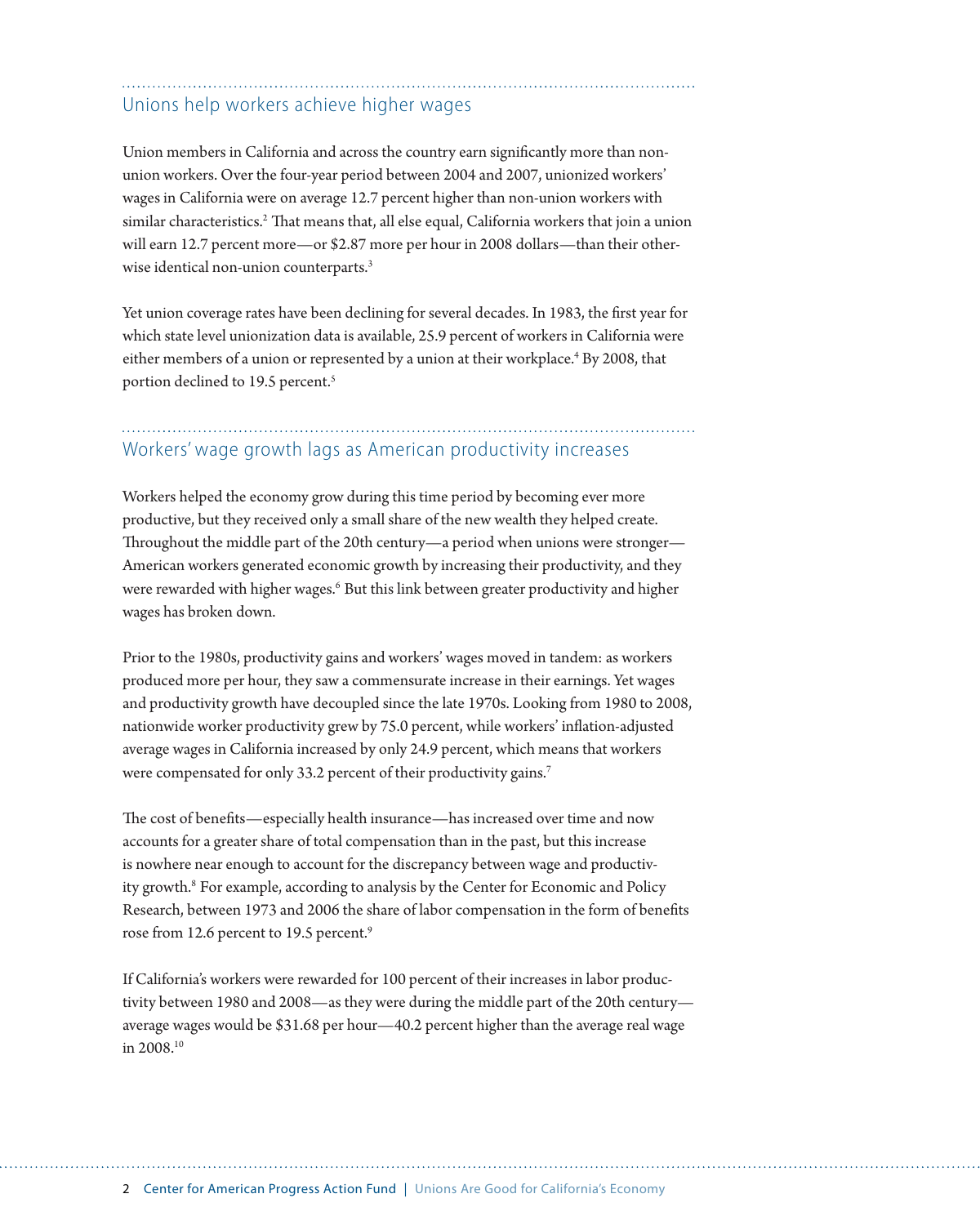### Unionization rewards workers for productivity growth

Slow wage growth has squeezed the middle class and contributed to rising inequality.11 But increasing union coverage rates could likely reverse these trends as more Americans would benefit from the union wage premium and receive higher wages. If unionization rates were the same now as they were in 1983 and the current union wage premium remained constant, new union workers in California would earn an estimated \$4.8 billion more in wages and salaries per year.<sup>12</sup> If union coverage rates increased by just 5 percentage points over current levels, California's newly unionized workers would earn an estimated \$3.7 billion more in wages and salaries per year.13 Non-union workers would also benefit as employers would likely raise wages to match what unions would win in order to avoid unionization.14

## Increased unionization would boost California's annual state wages

Union employers are also significantly more likely to provide benefits to their employees. Union workers nationwide are 28.2 percent more likely to be covered by employer-provided health insurance and 53.9 percent more likely to have employer-provided pensions compared to workers with similar characteristics who were not in unions.<sup>15</sup>

#### Conclusion

Nearly three out of five survey respondents from a Peter Hart Research Associates poll report that they would join a union if they could, but workers attempting to unionize currently face a hostile legal environment and are commonly intimidated by aggressive anti-union employers.16 The Employee Free Choice Act would help workers who want to join a union do so by ensuring fairness in the union selection process with three main provisions: workers would have a fair and direct path to join unions through a simple majority sign-up; employers who break the rules governing the unionization process would face stiffer penalties; and a first contract mediation and arbitration process would be introduced to thwart bad-faith bargaining.

Passing the Employee Free Choice Act and making it harder for management to threaten workers seeking to unionize would be good for California's workers. It would help boost workers' wages and benefits. And putting more money in workers' pockets would provide a needed boost for California's economy. Increasing unionization is a good way to get out of our current economic troubles.

*The Center for American Progress Action Fund would like to thank the Center for Economic and Policy Research for providing the state-by-state analysis of the union wage premium.* 

#### **Annual state wages increase if unionization increased in California**



Source: Authors' calculations based on CEPR estimates of the union premium from the Current Population Survey Micro-Data for all wage and salary workers 16 years and older; CAPAF analysis of the Current Population Survey and Current Employment Statistics Survey (National); and unionized workforce data from Barry T. Hirsch and David A. Macpherson, "Union Membership and Coverage Database from the Current Population Survey," available at http:// ww.unionstats.com (last accessed December 2008). Note: Total wages collected includes all hourly wage and salary workers. Total wage data extrapolated from 2008 average state wage for wage and salary workers. The estimated total wages collected if unionization increased to the 1983 level does not include any estimate of the wage benefit to non-union workers. Estimated total wages would be higher if this benefit were included.